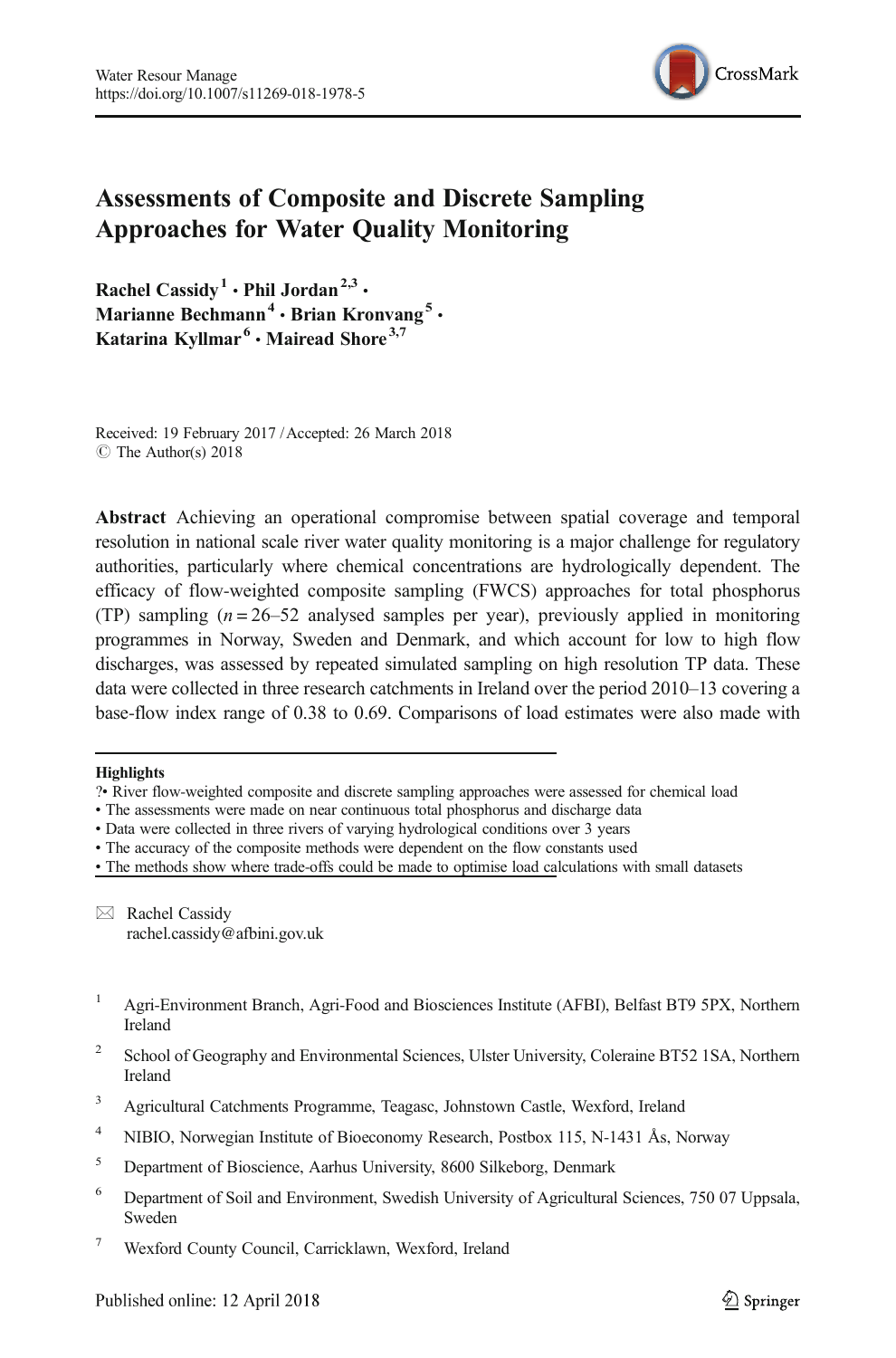discrete (set time interval) daily and sub-daily sampling approaches  $(n = 365$  to  $>1200$ analysed samples per year). For all years and all sites a proxy of the Norwegian sampling approach, which is based on re-forecasting discharge for each 2-week deployment, proved most stable (median TP load estimates of 87–98%). Danish and Swedish approaches, using long-term flow records to set a flow constant, were only slightly less effective (median load estimates of 64–102% and 80–96%, respectively). Though TP load estimates over repeated iterations were more accurate using the discrete approaches, particularly the 24/7 approach (one sample every 7 h in a 24 bottle sampler - median  $%$  load estimates of 93–100%), composite load estimates were more stable, due to the integration of multiple small samples  $(n = 100-588)$  over a deployment.

Keywords Sampling . Catchments. Phosphorus loads

# 1 Introduction

The uncertainty of determining the chemical concentration characteristics of dynamic river conditions over lengthy timescales has been discussed over several decades (Brewin et al. [1996](#page-13-0); Minaudo et al. [2017;](#page-14-0) Rode and Suhr [2007;](#page-15-0) Stevens and Smith [1978\)](#page-15-0). This is largely due to the changing nature of flow regimes, linked to how chemicals are transported, concentrated and diluted by hydrological flow paths and instream processes (Jarvie et al. [2012](#page-14-0); Marcé et al. [2018](#page-14-0); Neal et al. [2012;](#page-14-0) Nimick et al. [2011](#page-14-0)). Very long time series of buffered chemical parameters (i.e. unlikely to excessively change with changing flow regime), especially in catchments with high Base-flow Indices (BFI), are more likely to provide a stable characteristic (Kronvang and Bruhn [1996\)](#page-14-0).

Chemical concentration characteristics are useful to conceptualize the status or health of river sites, and can be used with ecological metrics to infer cause and effect from, for example, background physiographic conditions and/or upstream pollution potential (Melland et al. [2018](#page-14-0); Pellerin et al. [2016](#page-14-0)). The product of chemical concentration and river discharge can also be used to infer upstream to downstream chemical loads in expressions of mass per unit time. This load expression has similarly been the subject of much research in recent decades and especially related to sediment and nutrient transport from land to water (Quilbé et al. [2006](#page-14-0); Worrall et al. [2012a](#page-15-0), [b\)](#page-15-0). More recently, the nutrient output load from catchments has been considered an important measurement to gauge the efficacy of catchment nutrient input load reduction measurements under national and international legislation to protect water resources from eutrophication (Bechmann and Øgaard [2013](#page-13-0); Stamm et al. [2014;](#page-15-0) Vervloet et al. [2018\)](#page-15-0).

'True' chemical output load requires a summation of instantaneous and synchronous chemical concentration and river discharge measurements over the time scale being investigated. While river discharge can be measured on a near continuous basis (with data points interpolated between sub-hourly resolutions), synchronization with chemical concentration is more difficult. The essential issue controlling uncertainty in load is the hydrological dependency of individual chemical parameters during different flow regimes. As load is multiplicative, a chemical that increases in concentration with increases in discharge (such as non-point phosphorus (P)) will result in a much higher (than the starting point) load. Chemicals that show no or little change in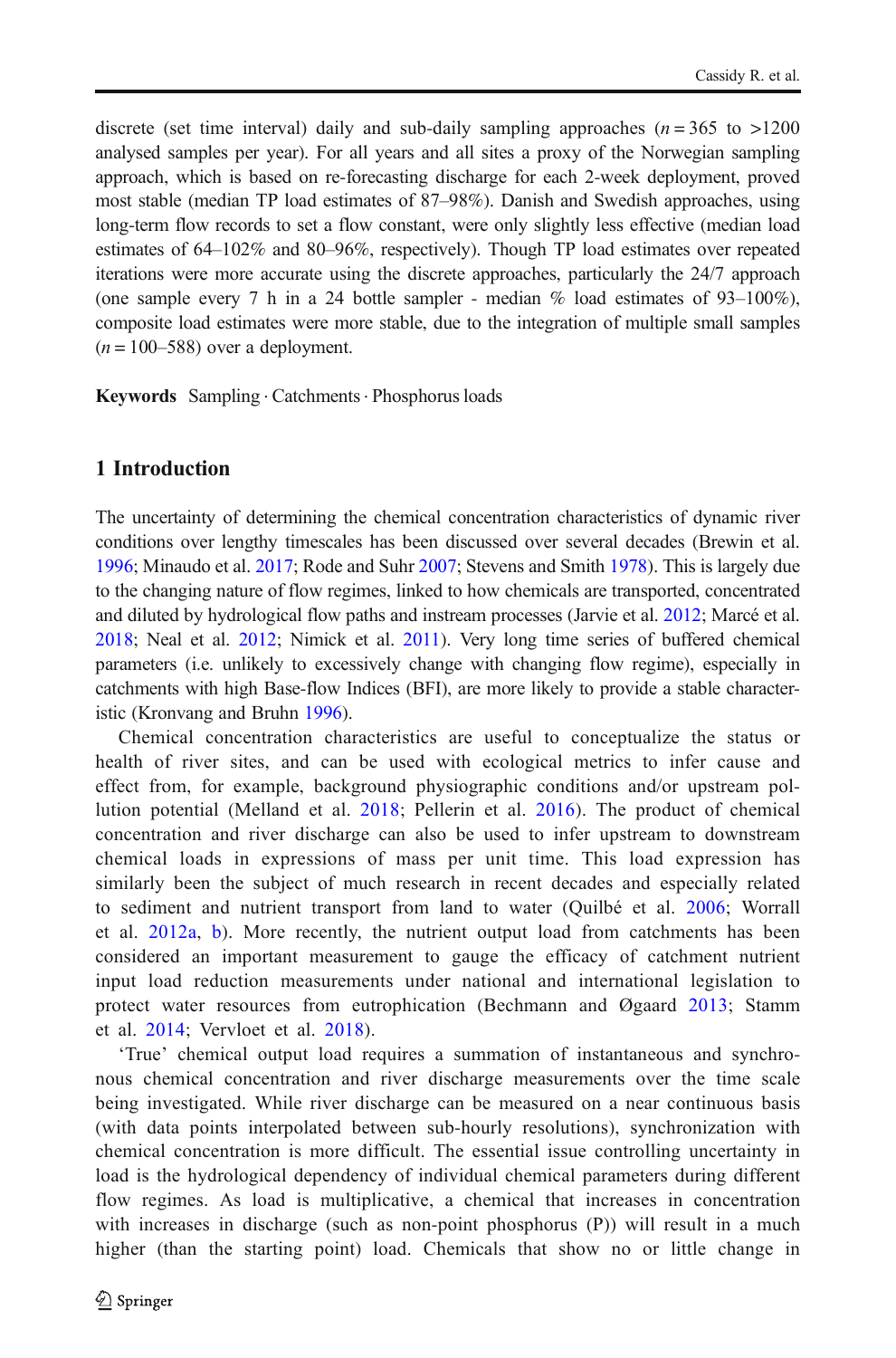<span id="page-2-0"></span>concentration with increasing discharge, or a decrease in concentration with decreasing discharge (such as nitrogen (N)) will indicate little change or a stable load with time.

The use of interpolation and extrapolation models for dealing with discharge and chemical asynchronicity has been reported and assessed for P loads (Audet et al. [2014;](#page-13-0) Cassidy and Jordan [2011](#page-13-0); Skeffington et al. [2015](#page-15-0); Worrall et al. [2012a,](#page-15-0) [b](#page-15-0)). These models deal with lower resolution chemical monitoring alongside near continuous discharge measurements and results show unacceptable uncertainty for load estimation when those chemical concentration data are reduced beyond at least daily and often sub-daily resolutions depending on catchment size and hydrological characteristics.

Semi-autonomous analyzers and probes can be used to fully synchronize river discharge and chemical concentration data for 'true' load estimation but are often only limited to specific research programmes due to initial costs and on-going maintenance. Additionally, national and international scale water quality monitoring programmes are designed to be as spatially representative as possible. However, there is a risk that uncertain load estimates based on sparse data will lead to erroneous reviews of environmental policy (Harris and Heathwaite [2005](#page-14-0)), in situations where load estimates are important, by not considering the time element (i.e. a space for time compromise). Load specific monitoring programmes, however, can thread a line between resource allocation in terms of space and the need to consider time with regard to issues such as hydrological dependency and synchronicity. Load specific sampling programmes are designed to note changes in catchment chemical exports over set timescales and are often collated to annual exports. The data can then be appropriately compared with input load data and assessed against targets. For lakes, transitional and coastal receiving waters accurate assessment of annual river P loads is also essential in understanding and assessing internal cycling and chemical interactions.

The flow-weighted composite sampling (FWCS) method is load specific, using discharge data in real time to regulate the automated subsampling of water after the passage of a certain volume of water, i.e. using a flow-constant. Sub-samples are composited and this overall sample is analysed as a flow-weighted mean concentration which, when multiplied by the total discharge volume in the period provides the period load,  $L_p$ .

$$
L_p = Q_{tot} \cdot \frac{\sum\limits_{i=1}^n C_i}{n}
$$
 (1)

where  $C_i$  is the i<sup>th</sup> sample, taken after a flow constant (defined as  $k_q$  and determined in Section [2](#page-3-0)) has passed, up to a total of n samples over the deployment and  $Q_{\text{tot}}$  is the integrated discharge over the deployment period from  $t<sub>start</sub>$  to  $t<sub>end</sub>$ .

$$
Q_{tot} = \int_{t_{start}}^{t_{end}} Q_t \, dt \tag{2}
$$

Sampling periods of days to weeks can be employed and the integration of each can, for example, provide the overall annual load estimate. In some cases a timeweighted composite sampling (TWCS) method may be applicable, either alone (during periods of stable flow) or in combination with a FWCS approach. In systems with a large range in annual discharge, a FWCS approach may under-represent fluxes during low flow periods due to long durations between flow-based samples. Under these conditions a TWCS method may be more appropriate, following Eqs. 1 and 2 but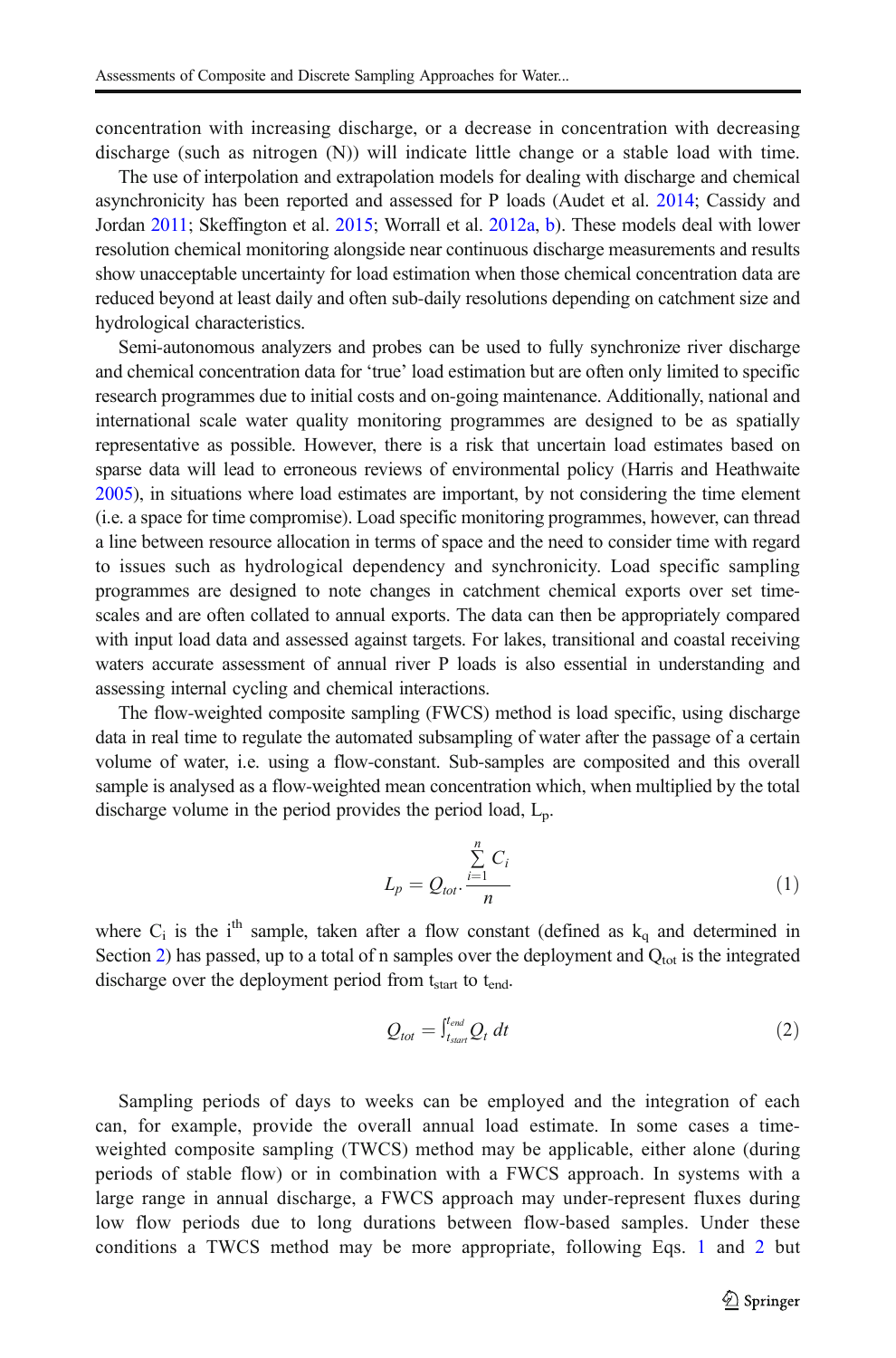<span id="page-3-0"></span>with C<sub>i</sub> as the i<sup>th</sup> sample taken after a constant time interval has elapsed (defined as  $k_t$ ) and determined in Section 2). Alternatively, a TWCS approach used in isolation in systems with a large range of low to high flows is likely to bias load estimates to the lower flows and under-estimate annual chemical load.

The trade-off with composite sampling is that including a definition of hydrological change compromises parameter concentration characteristics on instantaneous scales. A further trade-off is that only conservative parameters can be monitored, such as total nutrients (i.e. TP and total N) and total sediments, as exchange in soluble and particulate species is likely in a composite sampling bottle, even when refrigeration is possible. Nevertheless, the export of total compositions of nutrients and sediments, for example, is an important consideration when developing catchment strategies to minimize or control these losses from land (Bechmann et al. [2008\)](#page-13-0).

Establishment of the flow constant  $(k<sub>q</sub>)$  is a key step in programming a FWCS scheme and also establishing the TWCS time constant  $(k_t)$  for low flows, where appropriate. Both are based on an analysis of long-term discharge or hydro-meteorological records. In this study, several TP FWCS procedures (some also incorporating a TWCS step) were assessed that have been part of periodic or long term monitoring programmes in Scandinavia. The assessment, principally on the flow-constant used, was made on 3 years of extant high-resolution (20 min) synchronous discharge and TP concentration data from three agricultural catchments in Ireland (Fealy et al. [2010\)](#page-14-0). To account for the trade-off between loss of instantaneous concentration characteristics and inclusion of hydrological change in the load estimates, further methods were used that incorporate elements of each, tested previously in a flashy catchment (Cassidy and Jordan [2011](#page-13-0); Jordan and Cassidy [2011](#page-14-0)), but applied here in catchments with a range of BFIs.

## 2 Methods

Total P and discharge data from three agricultural catchments in Ireland (Table [1](#page-4-0)) were collected over 2010–2013 using the experimental infrastructure described in (Wall et al. [2012](#page-15-0)). The three catchments, Castledockerell and Ballycanew in Co. Wexford and Timoleague in Co. Cork (Fig. [1\)](#page-5-0), represented a range of hydrological and P response conditions largely controlled by ranges in soil drainage characteristics (poor to free draining) and land use (Mellander et al. [2012](#page-14-0); Murphy et al. [2015](#page-14-0)). Base-flow indices, reflecting characteristics, ranged from 0.38 to 0.69 over the 3 years.

Total P was measured in river water on a 20 min time-step by Hach Phosphax Sigma bankside analysers using a molybdate antimony-ascorbic acid procedure following heated digestion with sulphuric acid (Eisenreich et al. [1975](#page-14-0)). Discharge was monitored at non-standard Corbett flat-v weirs rating water level records from vented pressure sensors (OTT Nautilus-mini) with area-velocity measurements (OTT ADC) in the WISKI-SKED software. Discharge from these catchments was generated by rainfall only and so processes relating to snow or snow melt, for example, are not considered. All data were held in the WISKI 7 database management system and records linked to synchronous discharge and concentration measurements.

For this sub-hourly data the total 'true' load  $(L_T)$  from each catchment was calculated as:

$$
L_T = \int_{t_{start}}^{t_{end}} Q_t C_t dt
$$
\n(3)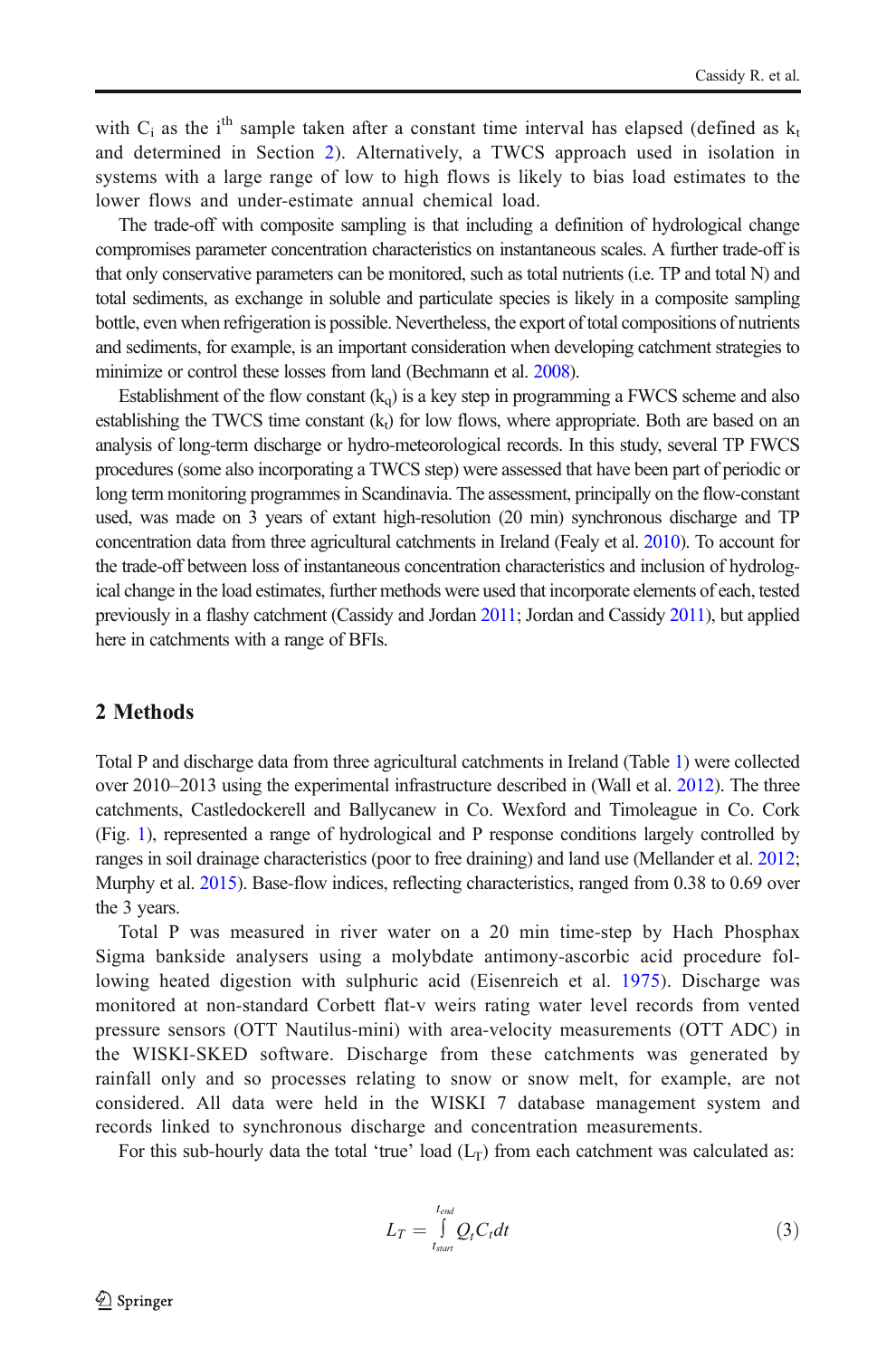<span id="page-4-0"></span>

|            |     |                                                                                                  |              | Table 1 Summary characteristics for the three catchments based on Fealy et al. (2010) and the discharge time series. Baseflow index estimate is based on average daily flows, using<br>smoothing and separation rules so that BFI = Va/Vb where Va is the recorded hydrograph and Vb is the baseflow line, following Gustard et al. (1992) |                    |                                                                |                                          |                               |
|------------|-----|--------------------------------------------------------------------------------------------------|--------------|--------------------------------------------------------------------------------------------------------------------------------------------------------------------------------------------------------------------------------------------------------------------------------------------------------------------------------------------|--------------------|----------------------------------------------------------------|------------------------------------------|-------------------------------|
|            |     | Area Land use & Stocking rates (in $P$ loading kg (ha) livestock units)<br>(ha) livestock units) |              | Soil Type                                                                                                                                                                                                                                                                                                                                  | Drainage Year      | range                                                          | Base flow index Total discharge<br>(BFI) | $\times10^6\,\mathrm{m}^3$    |
| Ballycanew |     | Stocking rate: $1.27 \text{ ha}^{-1}$<br>1207 Grassland: 77%<br>Arable: 20%                      |              | Organic: 14.848 Undifferentiated gley (71%);<br>Human: 0.155 Typical brown earth (16%)                                                                                                                                                                                                                                                     | draining<br>Poorly | 2010-11 0.39<br>$2011 - 12$ 0.38<br>$.012 - 13$<br>$2010 - 13$ | 0.39<br>0.38                             | 5.52<br>3.78<br>15.11<br>5.81 |
|            |     | Stocking rate: $1.02 \text{ ha}^{-1}$<br>Castledockerell 1116 Grassland: 39%<br>Arable: 54%      | Human: 0.178 | Organic: 9.710 Typical Brown earth (72%); Shallow<br>Brown earth (14%)                                                                                                                                                                                                                                                                     | draining<br>Free   | $2011 - 12$<br>$2012 - 13$<br>$2010 - 13$<br>$2010 - 11$       | 0.63<br>0.64<br>0.60<br>0.64             | 5.29<br>4.12<br>5.80<br>15.21 |
| Timoleague | 758 | Stocking rate: 2.33 ha <sup>-1</sup><br>Grassland: $84\%$<br>Arable: 6%                          | Human: 0.178 | Organic: 23.214 Typical Brown earth (91%); Shallow<br>Brown earth (6%)                                                                                                                                                                                                                                                                     | draining<br>Free   | $2010 - 13$<br>$2011 - 12$<br>$2012 - 13$<br>$2010 - 11$       | 0.59<br>0.69<br>0.59<br>0.63             | 3.47<br>5.19<br>13.67<br>5.01 |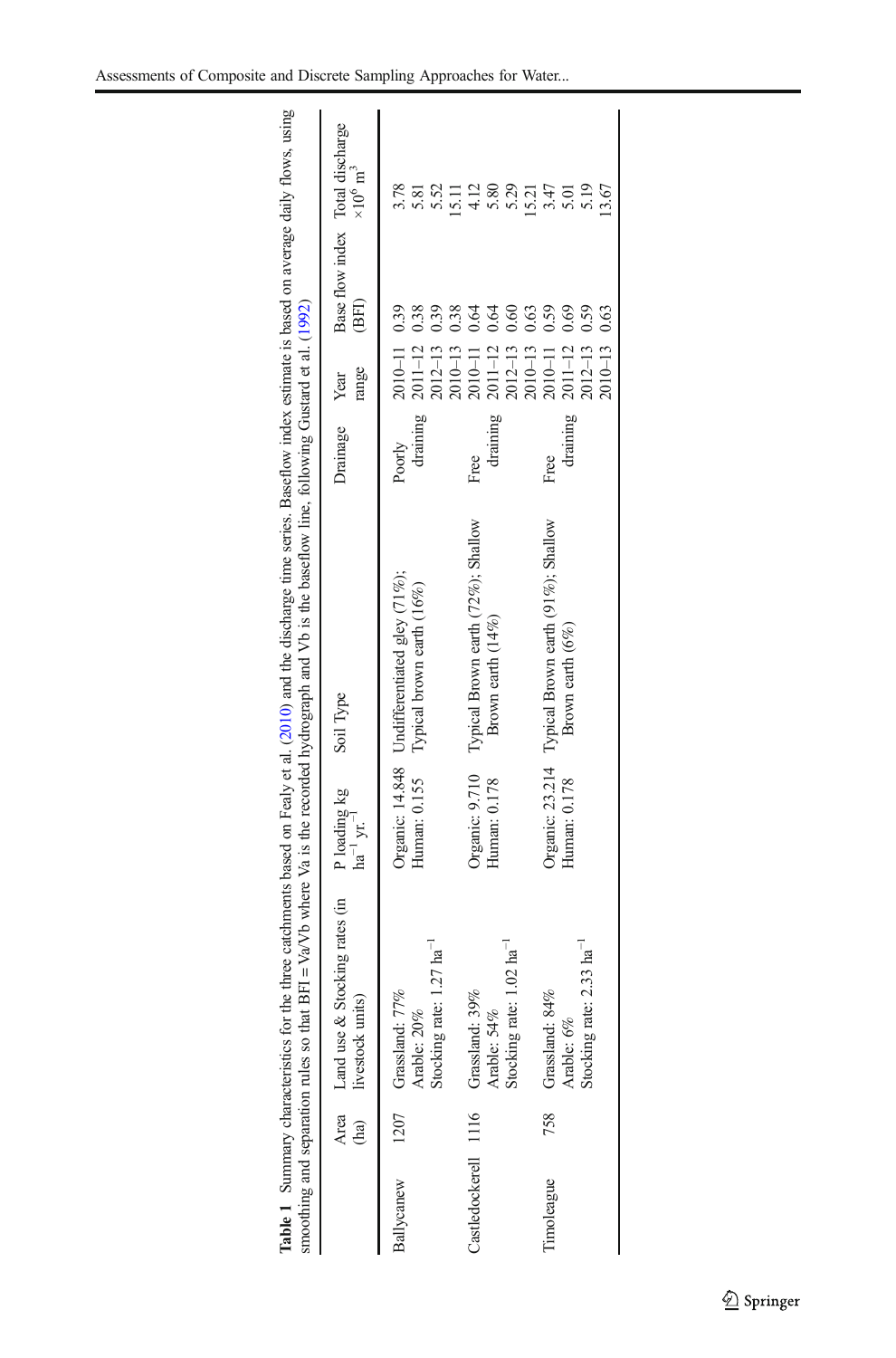<span id="page-5-0"></span>

Fig. 1 Ireland showing county boundaries and locations of the three study catchments. Timoleague is located in County Cork; Castledockerell and Ballycanew are located in County Wexford

where, over a sampling period ( $t<sub>start</sub>$  to  $t<sub>end</sub>$ ),  $Q<sub>t</sub>$  is the instantaneous discharge and  $C<sub>t</sub>$  the instantaneous concentration at sample time, t. This was used as the basis for evaluating all the sampling approaches trialled.

# 2.1 Composite Sampling and Load Estimation

The FWCS procedures based on schemes in Denmark, Norway and Sweden were assessed on the extant data. The approach was common to each scheme (Eqs. [1](#page-2-0) and [2\)](#page-2-0) but the method of assigning and managing flow and time-constants ( $k_q$  or  $k_t$ , respectively) was different. For each catchment a training set of discharge data was required to assess the likely passage of water in

|  | <b>Table 2</b> Derivation of sampling flow constants for the Swedish Monitoring Programme (based on 3 year |  |  |  |  |  |
|--|------------------------------------------------------------------------------------------------------------|--|--|--|--|--|
|  | discharge records) for the 3 catchments                                                                    |  |  |  |  |  |

|                                                                                    |                                              | Castledockerell | Ballycanew      | Timoleague      |
|------------------------------------------------------------------------------------|----------------------------------------------|-----------------|-----------------|-----------------|
| Maximum volume $(m3)$ in 2 week period<br>Sampling trigger volume for FWCS $[m^3]$ | $Q_{max14}$<br>$k_{q=\frac{Q_{max}14}{588}}$ | 750,000<br>1276 | 925,000<br>1573 | 750,000<br>1276 |
| Flow threshold for TWCS $(m^3 s^{-1})$                                             | $Q_{\rm lim}$                                | $\leq 0.0295$   | < 0.0364        | $\leq 0.0295$   |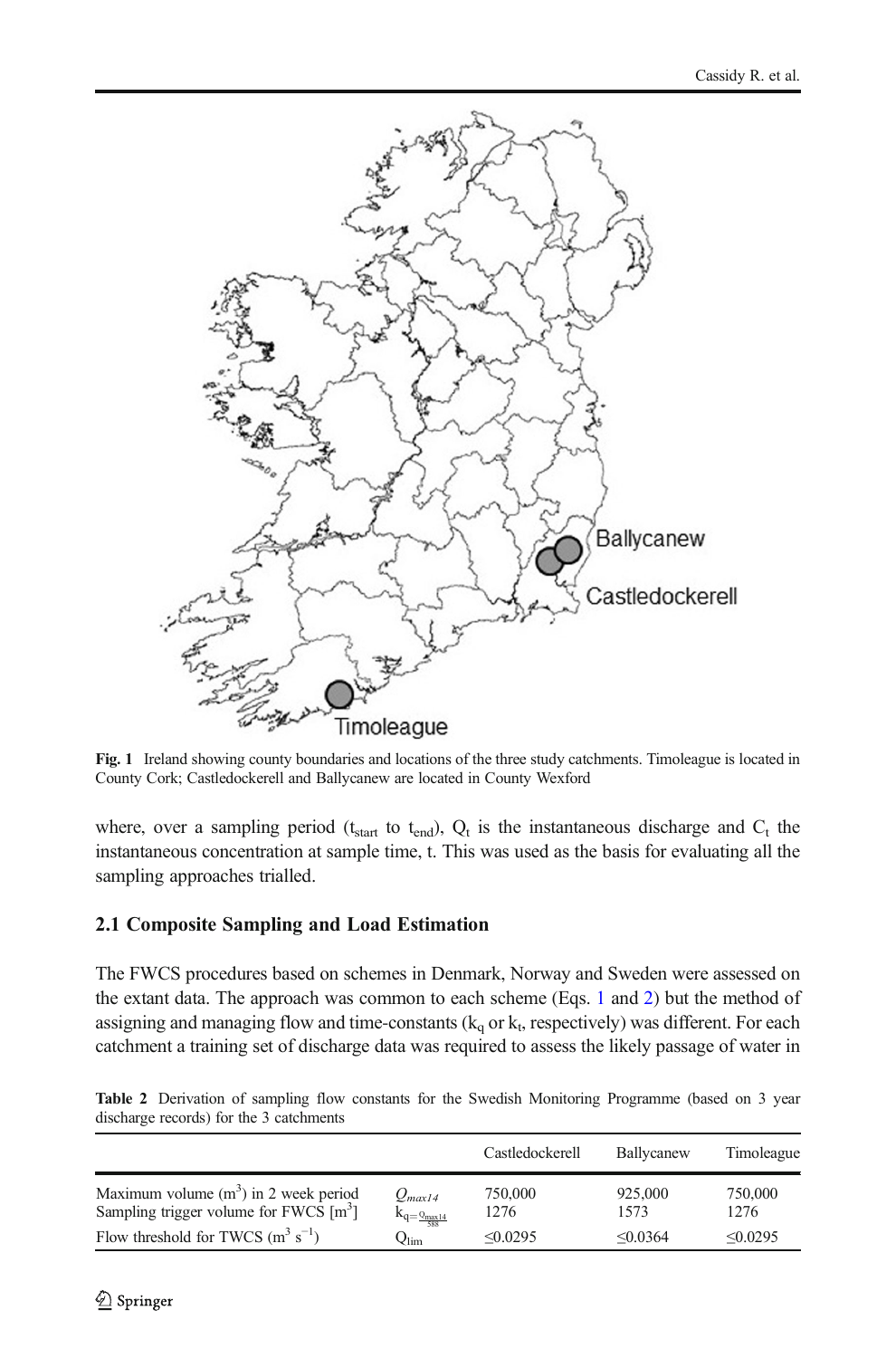any given sampling period and each flow-constant was, therefore, catchment specific. Timeweighted composite sampling approaches, used in isolation, were not assessed in this study as all rivers were known to exhibit a high range in flows (from low to high) and previous comparisons in similar Irish rivers had demonstrated significant under-prediction compared with FWCS calculations (Macintosh et al. [2011\)](#page-14-0).

## 2.1.1 The Swedish Approach

The Swedish approach, which was implemented on eight national monitoring catchments between 2004 and 2006 (Kyllmar et al. [2014\)](#page-14-0), uses a combination of FWCS and TWCS (Eqs. [1](#page-2-0) and [2](#page-2-0)) over a 2-week refrigerated auto-sampler deployment. During periods of low flow, sampling is time-proportional with a subsample taken every 6 h ( $k<sub>t</sub> = 6$  h); otherwise sampling is flow-proportional with a sample taken after a set flow volume has passed  $(k<sub>a</sub>,$  given for each catchment in Table [2\)](#page-5-0). In comparison to grab sampling in clay soil dominated Swedish catchments estimated losses of P were found to be higher using the FWCS approach (Kyllmar [2009\)](#page-14-0), though with little change for N.

The threshold discharge to alternate from flow to time-based sampling is determined by the minimum volume of flow observed in any 2-week period for the specific river during longterm discharge monitoring. The equivalent flow rate  $(m^3/s)$  is then used as the limit,  $Q_{\text{lim}}$ , and given for each catchment in Table [2.](#page-5-0)

For FWCS in this approach the volume at which a sample is taken is apportioned from the maximum total flow in any 2 week period in the discharge time series, divided by the total number of 17 ml samples which can be stored in a 10 L collection flask ( $n = 588$ ). A minimum of 475 ml was required for laboratory analysis so at least 28 sub-samples are necessary over the 2 week deployment period. Use of time-proportional sampling during prolonged dry periods ensured sufficient sample volume was maintained.

This was replicated in the sampling algorithm in this study by calculating the flow volume as the integral of the measured flow from the start of each 2 week sampling period (Eq. [2\)](#page-2-0). The algorithm switches from FWCS to TWCS when the recorded flow is below the identified threshold  $(Q_t < Q_{\text{lim}})$ . As the time series is discrete the closest recorded measurement to the required flow volume (for FWCS) or 6 h timestamp (TWCS) is identified and the corresponding TP concentration stored. The flow volume is reset to zero and the computation proceeds again until the threshold volume or time interval is reached or exceeded, alternating between a flow-proportional (using flow constant  $k_q$ ) or time-proportional (using time constant  $k_t$ ) routine as modulated by discharge. Sampling continues until the end of the 2 week period or when the sampler capacity (588 samples) is reached. Flow volume is totalled for the 2 week period. The stored concentrations from each sampled timestamp are averaged and the load obtained from the product of the average concentration and the total flow for the 2 week period (Eqs. [1](#page-2-0) and [2](#page-2-0)).

## 2.1.2 The Norwegian Approach

The Norwegian monitoring approach (Deelstra et al. [2013\)](#page-13-0) uses forecasted rainfall and its relation to river flow in the calculation of the trigger volume  $(k<sub>a</sub>)$  at which a sample is collected over a 2 week autosampler deployment. A 2 week rainfall forecast is obtained prior to set-up and used to estimate the corresponding river discharge. From this, the flow volume required to obtain a composite of 100 sub-samples over the 2 week deployment is set as a threshold upon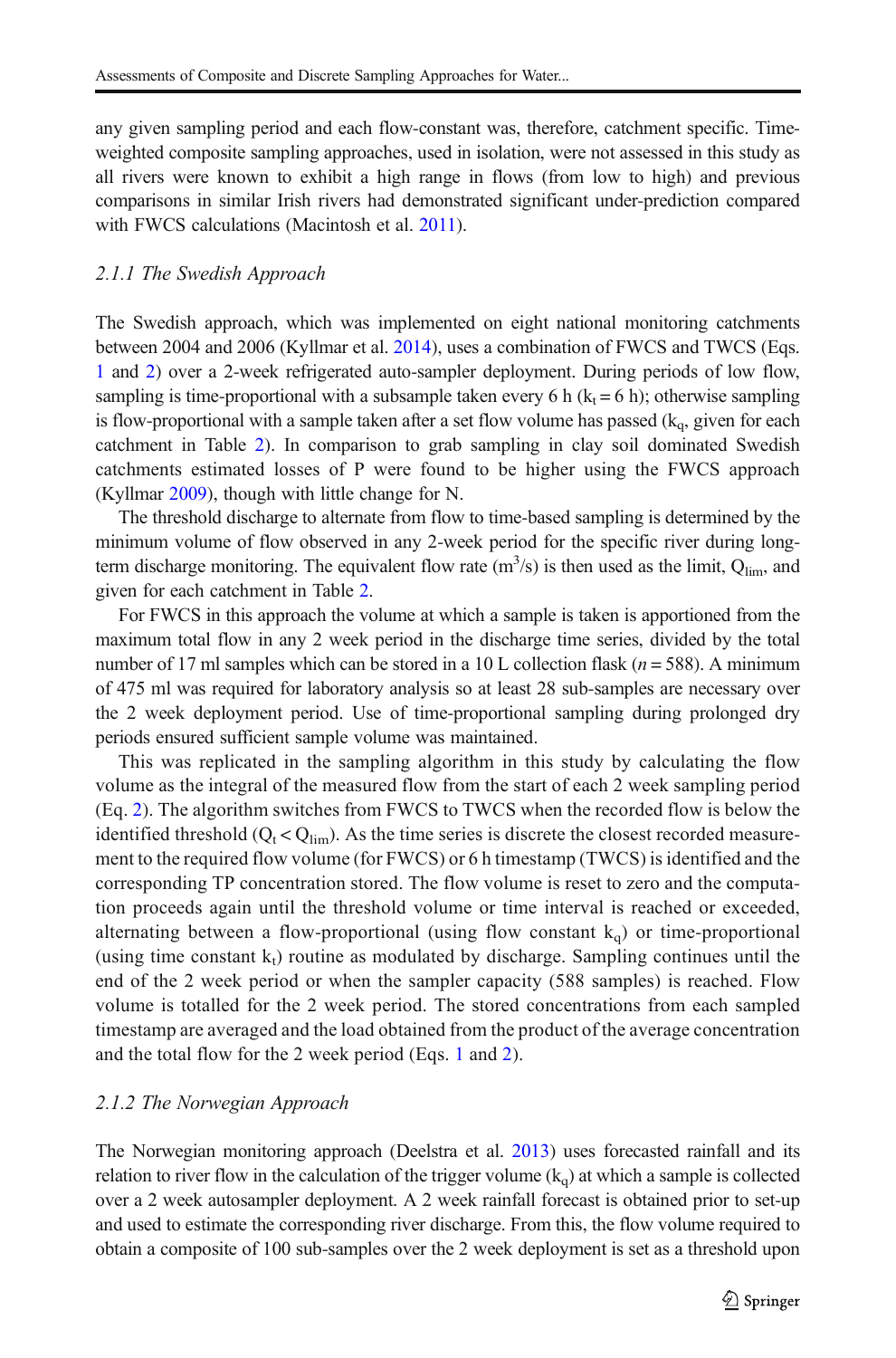<span id="page-7-0"></span>which a sample is taken. If the sampler capacity is reached before the end of the 2 week period the samples are collected early, the forecasting simulation repeated and a new 2 week monitoring period initiated from that date. In the Norwegian deployments, the rainfall forecasting is accurate enough so that the sampler capacity is only rarely exceeded before the end of the 2 week sampling period (Marianne Bechmann, personal communication). A phonewarning is automatically sent to the technical staff responsible for the station before the sampler capacity is reached.

As it was not feasible to replicate the weather forecasting aspect of this in the sampling algorithm, an alternative proxy, which should hold comparable degrees of uncertainty, was used instead. The approximation is to assume the forecast and resulting river discharge is accurate for the first week, so the river discharge during this period,  $Q_w$ , is calculated using Eq. [2](#page-2-0) with t<sub>start</sub> to t<sub>end</sub> as the first week of discharge records and the flow constant,  $k<sub>q</sub>$ , then calculated as

$$
k_q = \frac{2 \cdot Q_w}{n_s} \tag{4}
$$

where  $Q_w$  is extrapolated to a 2 week period and apportioned over the 100 possible samples,  $n_s$ , before autosampler capacity is reached.

If the sample maximum is reached before the end of the 2 week period, sampling stops, an updated 'forecast' is produced and the sub-sampling threshold re-set and the deployment restarted using the prediction for the 2 weeks from that date.

#### 2.1.3 The Danish Approach

In Denmark, weekly flow proportional sampling was incorporated within the Danish Nationwide Monitoring Programme from 1998 until 2003 (Andersen et al. [2005\)](#page-13-0). The monitoring network comprised 24 predominantly agricultural catchments in which composite samples of river discharge were acquired over a weekly deployment. An autosampler with 24 1 L bottles was deployed weekly, and programmed to abstract a sample each time a threshold discharge volume  $(k<sub>a</sub>)$  was exceeded. Samples were retrieved every 7 days and transported to the laboratory for analysis. The autosampler was re-set with new parameters each month.

The threshold for sampling  $(k_q)$  was determined based on the median monthly flow rate,  $F_{\text{med}}$  (m<sup>3</sup>/s), over and up to 10 years of stream discharge as

$$
k_{\rm q} = \frac{s.F_{\rm med}}{n_s} \tag{5}
$$

where s is the number of seconds in a weekly deployment and  $n<sub>s</sub>$  is the number of samples possible when flow is apportioned across  $24 \times 1$  L bottles, each with capacity for 12 samples of 75 ml when filled to the 900 ml limit required for analysis  $(n_s = 288)$ .

Where the weekly flow exceeds the estimate based on  $F_{\text{med}}$  then the sampler capacity will be exceeded, leaving part of the period unrecorded. In that case the mean flow-weighted concentration from the part of the week sampled is used as a proxy for the 'true' weekly mean concentration.

The numerical algorithm replicated this variant of the FWCS scheme (Eq. [1\)](#page-2-0) on the time series for each catchment. Median monthly flow rates were calculated over 3-year records of flow for each catchment and from this the estimated weekly flow from which the threshold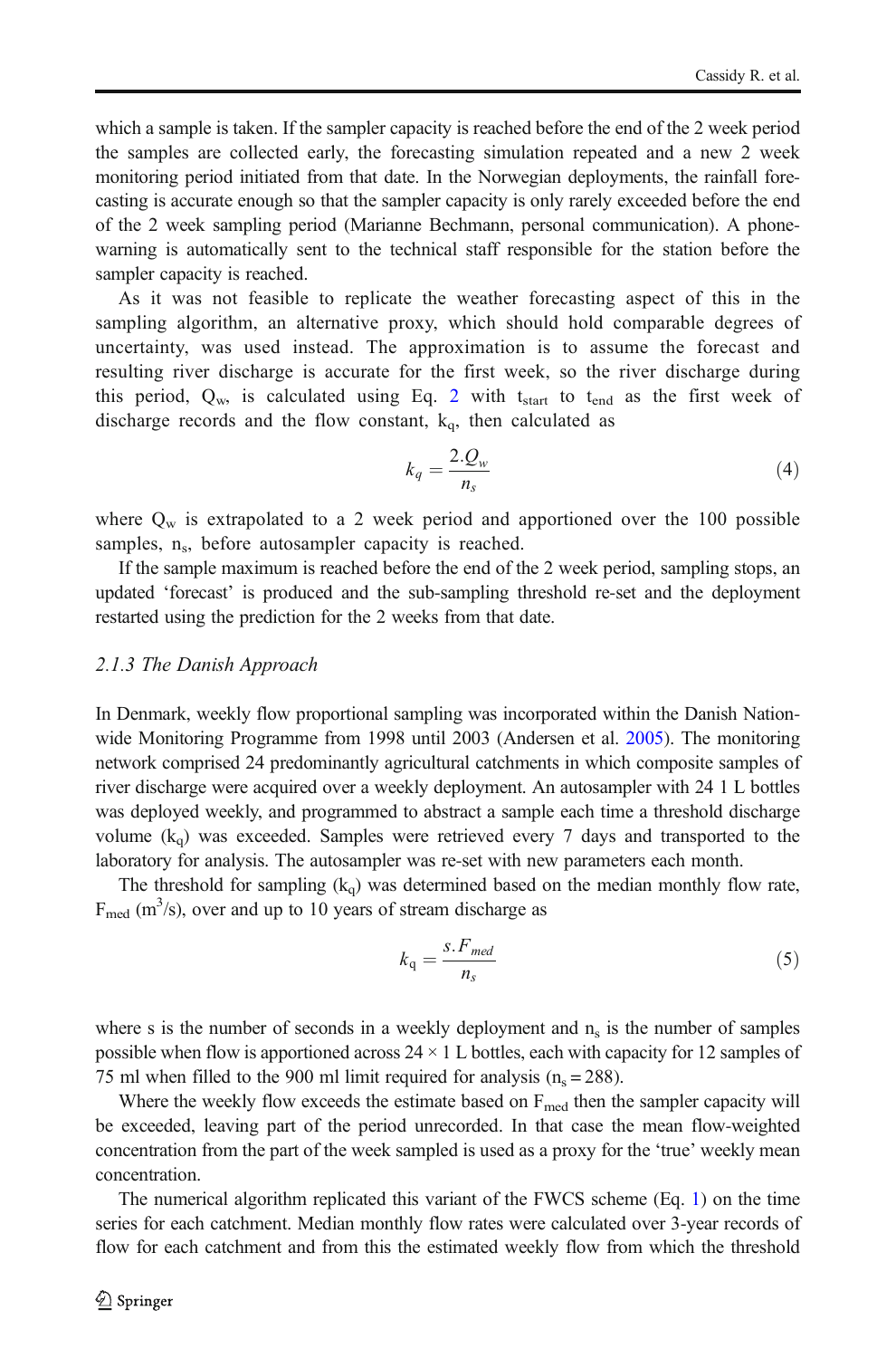flow volume  $(k_q)$  is determined, was calculated (Eq. [5\)](#page-7-0). The flow volume,  $Q_{tot}$  (Eq. [2](#page-2-0)), calculated as the integral of the measured flow, is accumulated from the start of each sampling period. As the time series is discrete the algorithm sets a stop point once the flow exceeds or is equal to the threshold volume, and takes the concentration value corresponding to that timestamp. For the 20 min concentration time series the sampled concentration is always within 10 min of the time at which a sub-sample would have been abstracted by an autosampler in the field. The flow volume is reset to zero and the computation proceeds again until the threshold volume is reached or exceeded. Sampling continues until the end of the week or when the sampler capacity ( $n_s = 288$ ) is reached. The total volume of flow for the entire 7 day period is determined, the stored concentrations from each sampling point over the week are averaged and the weekly load obtained from the product of the average concentration and the total flow for the 7 day period (Eqs. [1](#page-2-0) and [2\)](#page-2-0).

## 2.1.4 Annual Load Estimation for Composite Methods

Total annual loads for the Danish, Norwegian and Swedish approaches were calculated from the product of the total flow and the concentration from analysis of the composite samples (Eqs. [1](#page-2-0) and [2\)](#page-2-0). This was summed to give an annual estimated load

$$
L_e = \sum_{i=1}^n L_{p_i} \tag{6}
$$

where  $L_{\text{pi}}$  is the i<sup>th</sup> estimated load for each of n contiguous annual deployments, and compared with the true load  $L_T$  (Eq. [3](#page-3-0)).

#### 2.2 Discrete Sampling Methods

For comparison with the Danish, Swedish and Norwegian composite sampling approaches three discrete sampling approaches were also replicated following a 7 h, 24 h and midday sampling interval during a weekly deployment scenario of a programmed autosampler. These methods had been tested previously (Jordan and Cassidy [2011\)](#page-14-0) in a small flashy catchment (5km2 ) and applied here in larger catchments with varying base-flow indices.

The 7-hourly sampling interval follows work in the Plynlimon experimental catchment in Wales which used an automatic water sampler with a 24 bottle capacity set to sample on a 7 h basis (Halliday et al. [2012;](#page-14-0) Neal et al. [2012](#page-14-0)). This 24/7 configuration is convenient to deploy, retrieve and analyse as part of a weekly sampling round and has been shown to provide accurate estimates of nutrient loads in headwater catchments, partially as a consequence of cycling through all times of day and night over the week and capturing something of the diurnal variations in such systems (Halliday et al. [2012](#page-14-0); Jordan and Cassidy [2011](#page-14-0)).

Three additional variants that were evaluated include (i) a 24 h sampling programme with samples taken at any hour to return a total of 7 discrete samples over a week (ii) a 12 h sampling programme with a sample taken at any hour to return 14 discrete samples over a week and (iii) a 24 h sampling programme with a single sample taken within 1 h of midday (11:00–13:00 h). These variants allow some assessment of the sensitivity of sampling to diurnal variations in each catchment.

The paired flow and TP data were sampled every 7, 12 and 24 h and around midday from an initial starting time (which was iterated through the first week of the time series to generate all possible sample sets from the sub-hourly time series). The paired samples of flow and TP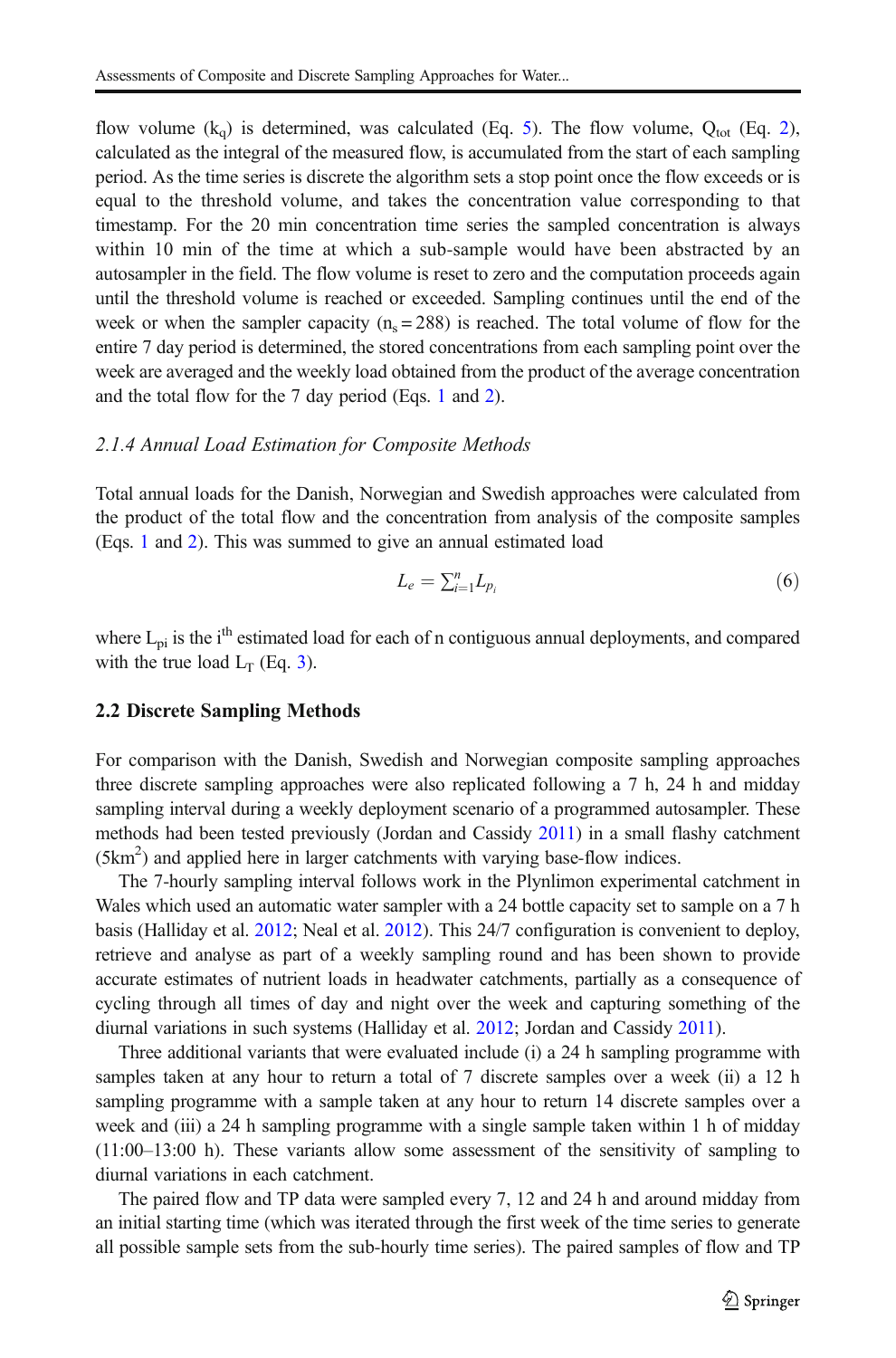were then used to estimate annual load,  $L<sub>E</sub>$ , using the flux-based first-choice Paris Commission algorithm (PARCOM - Method 5 in (Littlewood et al. [1998](#page-14-0))), where:

$$
L_E = \frac{K \sum_{i=1}^{n} (C_i Q_i)}{\sum_{i=1}^{n} Q_i} \cdot Q_r \tag{7}
$$

with 
$$
Q_r = \frac{\sum_{k=1}^{N} Q_k}{N}
$$
 (8)

where  $C_i$  is the TP concentration (mg  $L^{-1}$ ) for the i<sup>th</sup> sample of a total of n possible samples according to the set time interval between samples,  $Q_i$  is the instantaneous discharge (m<sup>3</sup> s<sup>-1</sup>), and Q<sub>r</sub> is the average discharge, based on higher frequency discharge records (N measurements in total), over that sampling duration. K is a constant that accounts for the duration of the record.  $Q_k$  is the recorded discharge at 20 min intervals. The sample interval, n, is 7 h or 24 h depending on the discrete method used.

The estimated load was aggregated for each sample set across the three sampling strategies and aggregated for comparison with the true load,  $L_T$ , (Eq. [3](#page-3-0)).

# 3 Results and Discussion

#### 3.1 Composite FWCS Performance

Of the three scenario composite approaches assessed the Danish monitoring strategy tended to over- or under-estimate by the most across all catchments and years (Table [3](#page-10-0), Fig. [2](#page-11-0)). The median estimated annual loads were 98.2, 64.1 and 75.7% of the total for Ballycanew, 101.6, 86.9 and 86.7% of the total for Castledockerell and 99.5, 81.9 and 90.0% of the total  $(L_T)$  for Timoleague, over the hydrological years (October – September) 2010–11, 2011–12 and 2012– 13, respectively. The best load estimates were achieved in the driest year (2010–11) and in the catchments with higher BFI (3 year mean BFI was 0.63 in Timoleague and Castledockerell compared to 0.38 in Ballycanew). Interannual rainfall variations, which can be considerable, led to a mismatch between the flow constant used for the FWCS and the weekly flow. For most weeks in a drier year the monthly threshold for sampling (based on the median monthly discharge over the 3 year record) is adequate to capture the entire week, compared to wetter years where higher flows lead to exceedance of the sampling capacity  $(n_s = 288)$  by mid-week, leaving the remaining days unrecorded. In Ballycanew, which is poorly drained and has a flashier response to rainfall events (BFI = 0.38) some significant diffuse transfers occurring at the end of weeks were missed entirely, leading to larger underestimates overall in this catchment, particularly in 2011–12 when the sampling capacity was exceeded before the end of the week on 51% of deployments. In 2010–11, the driest year, the Danish approach performed better than on other years where sampler capacity was sufficient for 66–74% of weekly deployments over all sample sets. In applications in Denmark the BFI of monitored sites was typically >0.7 (Brian Kronvang, personal communication).

The Swedish and Norwegian sampling approaches were more consistently accurate. Loads estimated from the Norwegian approach were between 92.7 and 97.9% accurate across the three catchments and years and appear unaffected by the variations in hydrology between the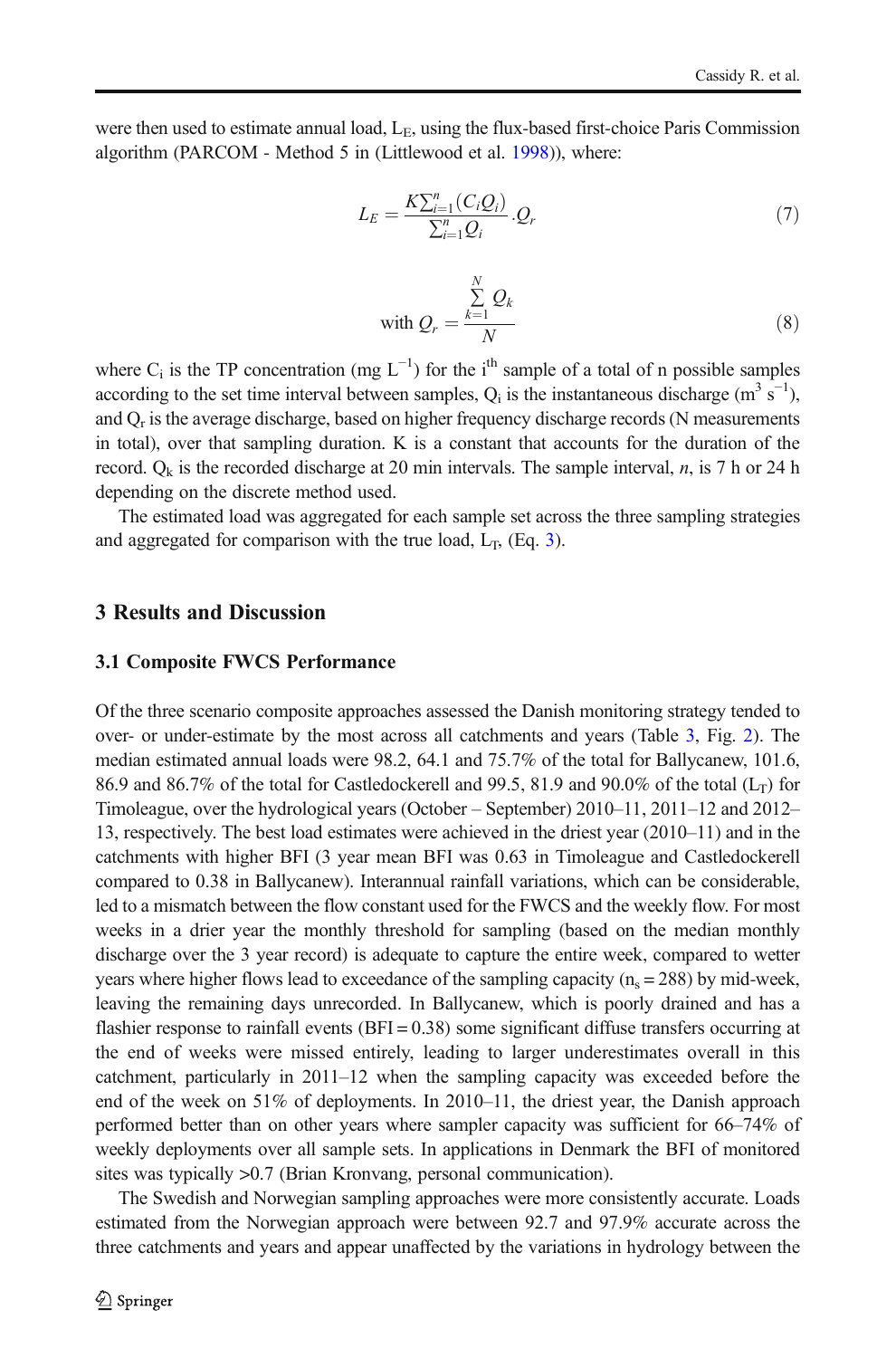<span id="page-10-0"></span>

|                     | n sample set     | Median                                                                                                                                                                                                                                                                                                                                                                                                               | 25th-Median                                                    | 75th-Median | Median                                                                                                                                                                                                                                  | 25th-Median | 75th-Median                                                     | Median                                                                                                                                                                                                                                                                                                                                                                                  | 25th-Median | 75th-Media                                 |
|---------------------|------------------|----------------------------------------------------------------------------------------------------------------------------------------------------------------------------------------------------------------------------------------------------------------------------------------------------------------------------------------------------------------------------------------------------------------------|----------------------------------------------------------------|-------------|-----------------------------------------------------------------------------------------------------------------------------------------------------------------------------------------------------------------------------------------|-------------|-----------------------------------------------------------------|-----------------------------------------------------------------------------------------------------------------------------------------------------------------------------------------------------------------------------------------------------------------------------------------------------------------------------------------------------------------------------------------|-------------|--------------------------------------------|
|                     |                  |                                                                                                                                                                                                                                                                                                                                                                                                                      |                                                                |             |                                                                                                                                                                                                                                         |             |                                                                 |                                                                                                                                                                                                                                                                                                                                                                                         |             |                                            |
| Swedish %           | $\overline{69}$  | $\begin{array}{l} \begin{array}{l} \text{staggeredodest} \\ \text{staggeredodest} \\ \text{St3 8}, \\ \text{St3 9}, \\ \text{St3 11} \\ \text{St3 12} \\ \text{St3 13} \\ \text{St3 14} \\ \text{St3 15} \\ \text{St3 16} \\ \text{St3 17} \\ \text{St3 18} \\ \text{St3 19} \\ \text{St3 10} \\ \text{St3 11} \\ \text{St3 12} \\ \text{St3 13} \\ \text{St3 14} \\ \text{St3 15} \\ \text{St3 16} \\ \text{St3 17$ |                                                                |             | 1<br>1980 - 1980 - 1980 - 1980 - 1980 - 1980 - 1980 - 1980 - 1980 - 1980 - 1980 - 1980 - 1980 - 1980 - 1980 - 1980<br>1980 - 1980 - 1980 - 1980 - 1980 - 1980 - 1980 - 1980 - 1980 - 1980 - 1980 - 1980 - 1980 - 1980 - 1980 - 1980<br> |             |                                                                 | $\begin{array}{l} \text{N4} \text{N4} \text{N4} \text{N4} \text{N4} \text{N4} \text{N4} \text{N4} \text{N4} \text{N4} \text{N4} \text{N4} \text{N4} \text{N4} \text{N4} \text{N4} \text{N4} \text{N4} \text{N4} \text{N4} \text{N4} \text{N4} \text{N4} \text{N4} \text{N4} \text{N4} \text{N4} \text{N4} \text{N4} \text{N4} \text{N4} \text{N4} \text{N4} \text{N4} \text{N4} \text{$ |             |                                            |
| Norwegian %         | 169              |                                                                                                                                                                                                                                                                                                                                                                                                                      |                                                                |             |                                                                                                                                                                                                                                         |             |                                                                 |                                                                                                                                                                                                                                                                                                                                                                                         |             |                                            |
| Danish %            | 169              |                                                                                                                                                                                                                                                                                                                                                                                                                      |                                                                |             |                                                                                                                                                                                                                                         |             |                                                                 |                                                                                                                                                                                                                                                                                                                                                                                         |             |                                            |
| $24-7$ Sampling %   | 171              |                                                                                                                                                                                                                                                                                                                                                                                                                      |                                                                |             |                                                                                                                                                                                                                                         |             | 494 x 358 34934334534 368 x 4684<br>494 x 569 369493454 3688 36 |                                                                                                                                                                                                                                                                                                                                                                                         |             | 36<br>0.73<br>0.83<br>0.95<br>0.83<br>0.83 |
| 24 h sampling $%$   | $\overline{15}$  |                                                                                                                                                                                                                                                                                                                                                                                                                      |                                                                |             |                                                                                                                                                                                                                                         |             |                                                                 |                                                                                                                                                                                                                                                                                                                                                                                         |             |                                            |
| 2 h Sampling $%$    |                  |                                                                                                                                                                                                                                                                                                                                                                                                                      |                                                                |             |                                                                                                                                                                                                                                         |             |                                                                 |                                                                                                                                                                                                                                                                                                                                                                                         |             |                                            |
| Aidday Sampling $%$ | $\overline{2}$   |                                                                                                                                                                                                                                                                                                                                                                                                                      |                                                                |             |                                                                                                                                                                                                                                         |             |                                                                 |                                                                                                                                                                                                                                                                                                                                                                                         |             |                                            |
|                     |                  |                                                                                                                                                                                                                                                                                                                                                                                                                      |                                                                |             |                                                                                                                                                                                                                                         |             |                                                                 |                                                                                                                                                                                                                                                                                                                                                                                         |             |                                            |
| Swedish %           | $\frac{6}{9}$    |                                                                                                                                                                                                                                                                                                                                                                                                                      |                                                                |             |                                                                                                                                                                                                                                         |             |                                                                 |                                                                                                                                                                                                                                                                                                                                                                                         |             |                                            |
| Norwegian %         | 169              |                                                                                                                                                                                                                                                                                                                                                                                                                      |                                                                |             |                                                                                                                                                                                                                                         |             |                                                                 |                                                                                                                                                                                                                                                                                                                                                                                         |             |                                            |
| Danish %            | 169              |                                                                                                                                                                                                                                                                                                                                                                                                                      |                                                                |             |                                                                                                                                                                                                                                         |             |                                                                 |                                                                                                                                                                                                                                                                                                                                                                                         |             |                                            |
| 24-7 Sampling %     | Ξ                |                                                                                                                                                                                                                                                                                                                                                                                                                      |                                                                |             |                                                                                                                                                                                                                                         |             |                                                                 |                                                                                                                                                                                                                                                                                                                                                                                         |             |                                            |
| 24 h sampling $%$   | $\overline{17}$  |                                                                                                                                                                                                                                                                                                                                                                                                                      |                                                                |             |                                                                                                                                                                                                                                         |             |                                                                 |                                                                                                                                                                                                                                                                                                                                                                                         |             |                                            |
| 2 h Sampling $%$    | $\overline{21}$  |                                                                                                                                                                                                                                                                                                                                                                                                                      |                                                                |             |                                                                                                                                                                                                                                         |             |                                                                 |                                                                                                                                                                                                                                                                                                                                                                                         |             |                                            |
| Aidday Sampling $%$ |                  |                                                                                                                                                                                                                                                                                                                                                                                                                      |                                                                |             |                                                                                                                                                                                                                                         |             |                                                                 |                                                                                                                                                                                                                                                                                                                                                                                         |             |                                            |
|                     |                  |                                                                                                                                                                                                                                                                                                                                                                                                                      |                                                                |             |                                                                                                                                                                                                                                         |             |                                                                 |                                                                                                                                                                                                                                                                                                                                                                                         |             |                                            |
| Swedish %           | $\frac{6}{9}$    |                                                                                                                                                                                                                                                                                                                                                                                                                      |                                                                |             |                                                                                                                                                                                                                                         |             |                                                                 |                                                                                                                                                                                                                                                                                                                                                                                         |             |                                            |
| Norwegian %         | 169              |                                                                                                                                                                                                                                                                                                                                                                                                                      |                                                                |             |                                                                                                                                                                                                                                         |             |                                                                 |                                                                                                                                                                                                                                                                                                                                                                                         |             |                                            |
| Danish %            | 169              |                                                                                                                                                                                                                                                                                                                                                                                                                      |                                                                |             |                                                                                                                                                                                                                                         |             |                                                                 |                                                                                                                                                                                                                                                                                                                                                                                         |             |                                            |
| 24-7 Sampling $%$   | $\overline{171}$ |                                                                                                                                                                                                                                                                                                                                                                                                                      | $-0.38$<br>$-0.37$<br>$-1.30$<br>$-1.30$<br>$-1.44$<br>$-1.44$ |             |                                                                                                                                                                                                                                         |             |                                                                 |                                                                                                                                                                                                                                                                                                                                                                                         |             |                                            |
| 24 h sampling $%$   | Ë                |                                                                                                                                                                                                                                                                                                                                                                                                                      |                                                                |             |                                                                                                                                                                                                                                         |             |                                                                 |                                                                                                                                                                                                                                                                                                                                                                                         |             |                                            |
| 12 h Sampling $%$   | Ë                |                                                                                                                                                                                                                                                                                                                                                                                                                      |                                                                |             |                                                                                                                                                                                                                                         |             |                                                                 |                                                                                                                                                                                                                                                                                                                                                                                         |             |                                            |
| Midday Sampling %   |                  |                                                                                                                                                                                                                                                                                                                                                                                                                      |                                                                |             |                                                                                                                                                                                                                                         |             |                                                                 |                                                                                                                                                                                                                                                                                                                                                                                         |             |                                            |
|                     |                  |                                                                                                                                                                                                                                                                                                                                                                                                                      |                                                                |             |                                                                                                                                                                                                                                         |             |                                                                 |                                                                                                                                                                                                                                                                                                                                                                                         |             |                                            |

Table 3 Median and interquartile range differences for the percentage of load estimated for the three catchments

Table 3 Median and interquartile range differences for the percentage of load estimated for the three catchments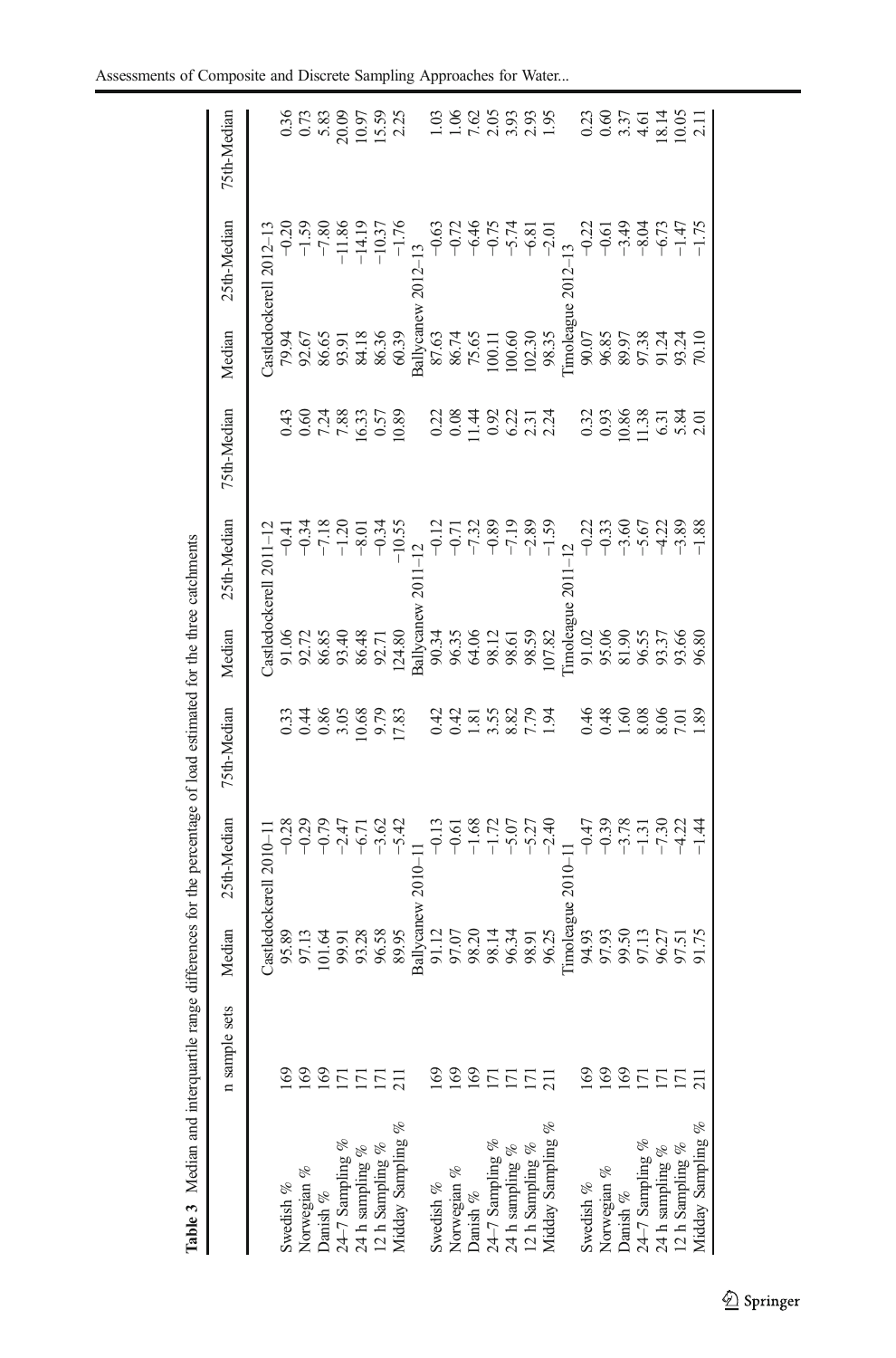<span id="page-11-0"></span>

Fig. 2 Summary results from the simulated sampling approaches expressed as median % (a) and load/ha/yr (b). Catchment abbreviations are Castledockerell (Cdoc), Ballycanew (Baly) and Timoleague (Timo)

catchments. However, the difference between the implementation of this approach here (where twice the discharge for 1 week in advance is used to 'forecast' flow in the 2 week period) and the 2-week weather forecast used in practice should be considered. Though greatly improved since the late 1990s, when satellite data for northern Europe became available, rainfall forecasts still achieve only 70% accuracy over a 7 day period and about 40% for a 10 day forecast (Bauer et al. [2015](#page-13-0)). Local variations due to orographic controls should also be considered in implementing this approach and local meteorological records used to adapt sampling for each catchment.

The Swedish approach estimated 91.1, 90.3 and 87.6% of the load in Ballycanew, 95.9, 91.1 and 79.9% of the load in Castledockerell and 94.9, 91.5 and 91.1% of the total for Timoleague, over the years 2010–11, 2011–12 and 2012–13, respectively. Among the catchments Castledockerell had the lowest P export (154.3, 299.4 and 480.4 kg over the years 2010–11, 2011–12 and 2012–13, respectively) so failure to capture a small event may have a significant impact on the % of the load estimated compared to those catchments with higher exports (Ballycanew). For all composite sampling approaches the degree of variation among sample sets (Table [3\)](#page-10-0) was low (maximum interquartile range  $=$  -0.63% to 1.06% for Norwegian and Swedish approaches; −7.8% to 11.44% for the Danish approach) due to the integrative nature of the composite abstraction of sub-samples being independent of the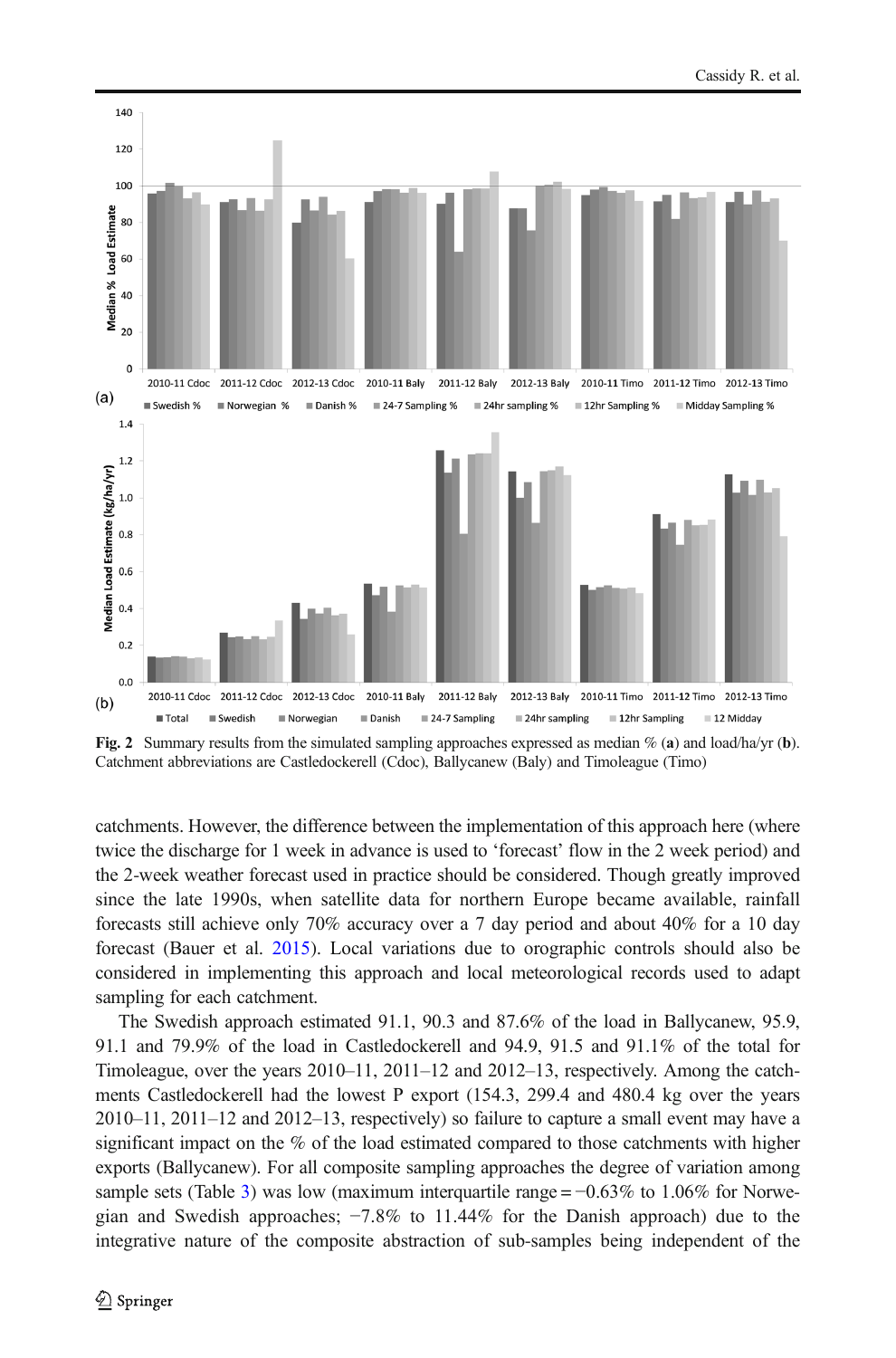starting time and the sampling frequencies capturing short-term storm transfers and diurnal variations.

## 3.2 Discrete Sampling Performance

Of the four discrete sampling approaches evaluated the 24–7 approach was most accurate overall, estimating 98.1, 98.1 and 100.1% of the load in Ballycanew, 99.9, 93.4 and 93.9% of the load in Castledockerell and 97.1, 96.6 and 97.4% of the load in Timoleague, over the years 2010–11, 2011–12 and 2012–13 respectively. Previous work has also shown how this approach preserves important process information during storm and non-storm periods (Jordan and Cassidy [2011](#page-14-0)). Load estimates for Ballycanew were the most accurate when expressed as a percentage but this was influenced by the much higher loads in that catchment, where each percentage of the annual load in Ballycanew equates to a much larger flux than for the other catchments (Fig. [2](#page-11-0)).

The variation in load estimates across sampling sets was greater than for composite sampling approaches due to the greater dependence on sampling initiation time where a maximum of 24 samples are taken over the course of a week and concentrations change rapidly through time. As such the interquartile ranges are higher than for the FWCS; between −14.2% and 20.6% of the median across the 24–7, 24 h, midday and 12 h sampling approaches. The 24–7 sampling approach is consistently the most accurate of the discrete approaches; most probably because the 7 h sampling interval ensures all times of day are covered over the course of a week and most storm events are captured. Midday sampling leads to over estimation of the load in both Castledockerell and Ballycanew in  $2011-12$  (median = 124% and 107.8% of loads, respectively) and a marked underestimation in Castledockerell and Timoleague in  $2012-13$  (median =  $60.4\%$  and  $70.1\%$ , respectively), which may be linked to persistent point sources of contamination that are likely more active at other times of day and therefore are not captured.

## 4 Conclusions

For high resolution capture of contaminant load in rivers, bankside analysers currently represent the best approach to monitoring, though not without limits in terms of the chemical fractions which can be analysed and instrument resolution. The considerable cost of resources, set-up, maintenance and data management have so far precluded implementation in a statutory monitoring context. As such, discrete or composite water sampling and laboratory analysis remain viable options for increasing accuracy at lower cost.

In this study proxy discrete sampling approaches for TP, particularly at daily and sub-daily frequencies, are shown to be accurate in rivers with a wide variation in base-flow index, though with some dependency on the starting time of the sampling programme. The cost of transport and laboratory analysis of samples is still likely to be high at this frequency if implemented over many catchments due to the number of samples likely required (>1200 per year for the 24/7 discrete approach but with 93–100% median load estimates). By comparison, proxy FWCS approaches appeared to deliver accuracy and with likely less resource required through analysis of a single weekly or fortnightly sample, which is representative of the flow integrated concentration profile across the period (26–52 samples per year). The success of the approach, however, does depend on the quality and accuracy of the autosampling unit (such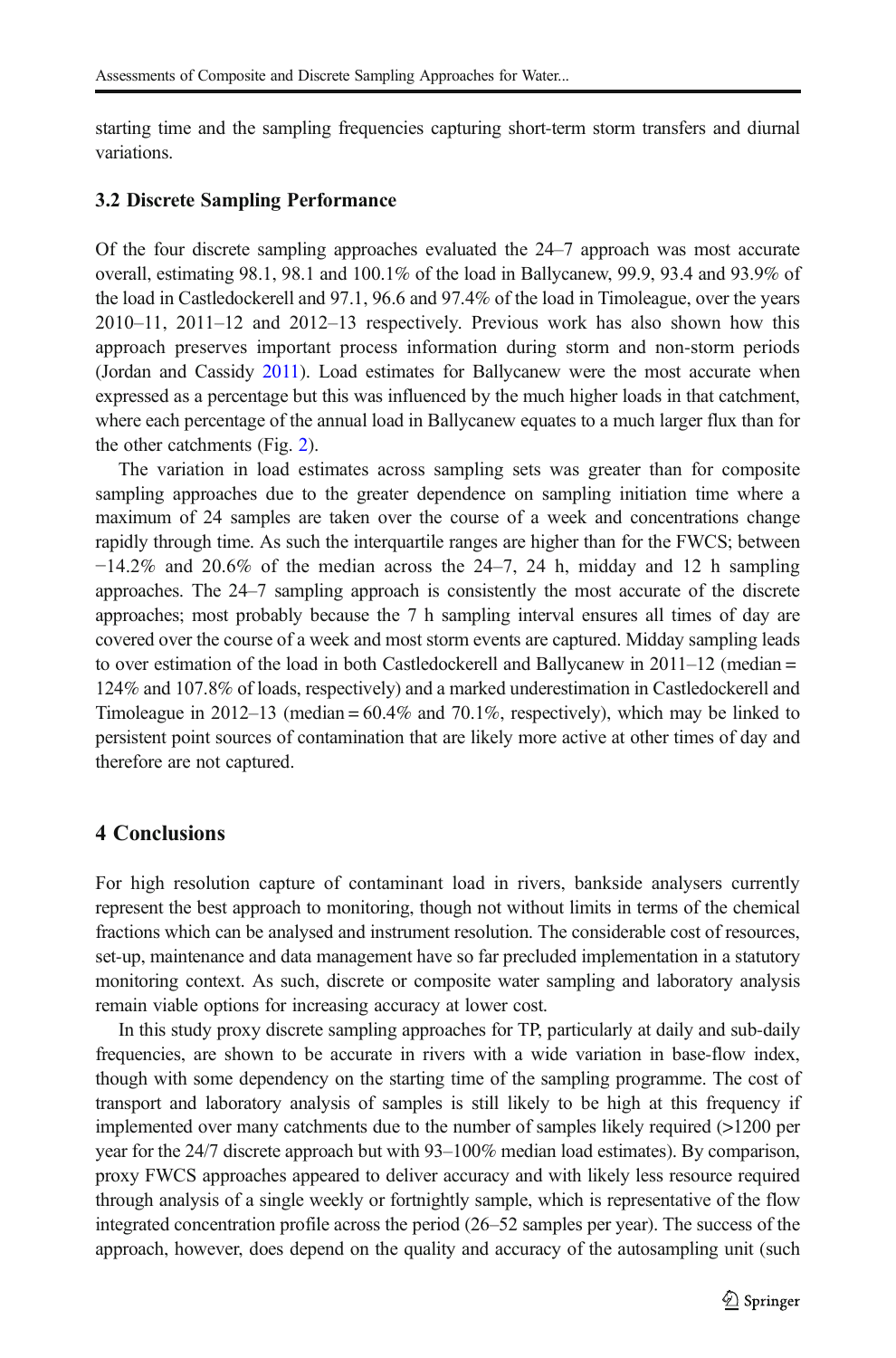<span id="page-13-0"></span>that small sample volumes can be consistently extracted) and the optimisation of the flow constant for each catchment and for temporal variations in rainfall and discharge.

The FWCS approaches evaluated here perform well, and for conservative chemical species, have application in situations where near-continuous monitoring is not feasible either due to costs or instrumentation. With the data and methods used, the Norwegian approach appeared to provide the better FWCS load estimates (87–98% median load estimates) – albeit using a proxy of this method and in reality using dynamic, forecasted flow constants. Utilisation of static FWCS and TWCS (for low flow) constants from extant hydrometric data showed that the Swedish approach performed almost as well (80–96% median load estimates). The tradeoff between discrete and composite sampling approaches and costs of implementation could be assessed against current national statutory monitoring costs that compromise time for space and, with low cover of sample resolution across the flow range, will inevitably under-predict annual loads. Combinations of both FWCS and sub-daily discrete sampling in at least sentinel catchments (depending on what information is required) would be a development to consider for both policy and model assessments.

Acknowledgements We acknowledge data contributions from farmers and landowners, scientists, technicians and technologists affiliated to the Teagasc Agricultural Catchments Programme in Ireland. We thank technical staff from Norway, Denmark and Sweden for contributions during the development of this research.

Open Access This article is distributed under the terms of the Creative Commons Attribution 4.0 International License (http://creativecommons.org/licenses/by/4.0/), which permits unrestricted use, distribution, and reproduction in any medium, provided you give appropriate credit to the original author(s) and the source, provide a link to the Creative Commons license, and indicate if changes were made.

# **References**

- Andersen HE, Kronvang B, Larsen SE (2005) Development, validation and application of Danish empirical phosphorus models nutrient mobility within river basins: a European perspective 304:355-365. [https://doi.](https://doi.org/10.1016/j.jhydrol.2004.07.039) [org/10.1016/j.jhydrol.2004.07.039](https://doi.org/10.1016/j.jhydrol.2004.07.039)
- Audet J, Martinsen L, Hasler B, de Jonge H, Karydi E, Ovesen NB, Kronvang B (2014) Comparison of sampling methodologies for nutrient monitoring in streams: uncertainties, costs and implications for mitigation. Hydrol Earth Syst Sci 18:4721–4731. <https://doi.org/10.5194/hess-18-4721-2014>
- Bauer P, Thorpe A, Brunet G (2015) The quiet revolution of numerical weather prediction. Nature 525:47–55. <https://doi.org/10.1038/nature14956>
- Bechmann M, Øgaard AF (2013) Water quality changes following intensive focus on mitigation methods to reduce phosphorus losses in the catchment of lake Vansjø, Norway. In: Sisák I (ed) Proceedings of International Conference on Realistic Expectations for Improving European Waters., 12–14 October 2011, Keszthely, Hungary, 2013. ATON-Agrokémia és Talajtan ON-line [ATON-Agrochemistry and Soil Science ON-line: <http://www.aton.hu/documents/10156/a6acf379-62fd-4920-9b1c-847ed6393a38>, pp 103–117
- Bechmann M, Deelstra J, Stålnacke P, Eggestad HO, Øygarden L, Pengerud A (2008) Monitoring catchment scale agricultural pollution in Norway: policy instruments, implementation of mitigation methods and trends in nutrient and sediment losses. Environ Sci Pol 11:102–114. <https://doi.org/10.1016/j.envsci.2007.10.005>
- Brewin PA, Reynolds B, Stevens PA, Gee AS, Ormerod SJ (1996) The effect of sampling frequency on chemical parameters in acid-sensitive streams. Environ Pollut 93:147–157. [https://doi.org/10.1016/0269-7491\(96\)00028-0](https://doi.org/10.1016/0269-7491(96)00028-0)
- Cassidy R, Jordan P (2011) Limitations of instantaneous water quality sampling in surface-water catchments: comparison with near-continuous phosphorus time-series data. J Hydrol 405:182–193. [https://doi.](https://doi.org/10.1016/j.jhydrol.2011.05.020) [org/10.1016/j.jhydrol.2011.05.020](https://doi.org/10.1016/j.jhydrol.2011.05.020)
- Deelstra J, Stenrød M, Bechmann M, Eggestad HO (2013) Discharge measurement and water sampling. In: Bechmann M, Deelstra J (eds) Agriculture and environment-long term monitoring in Norway. Akademika Publishing, Trondheim, pp 83–104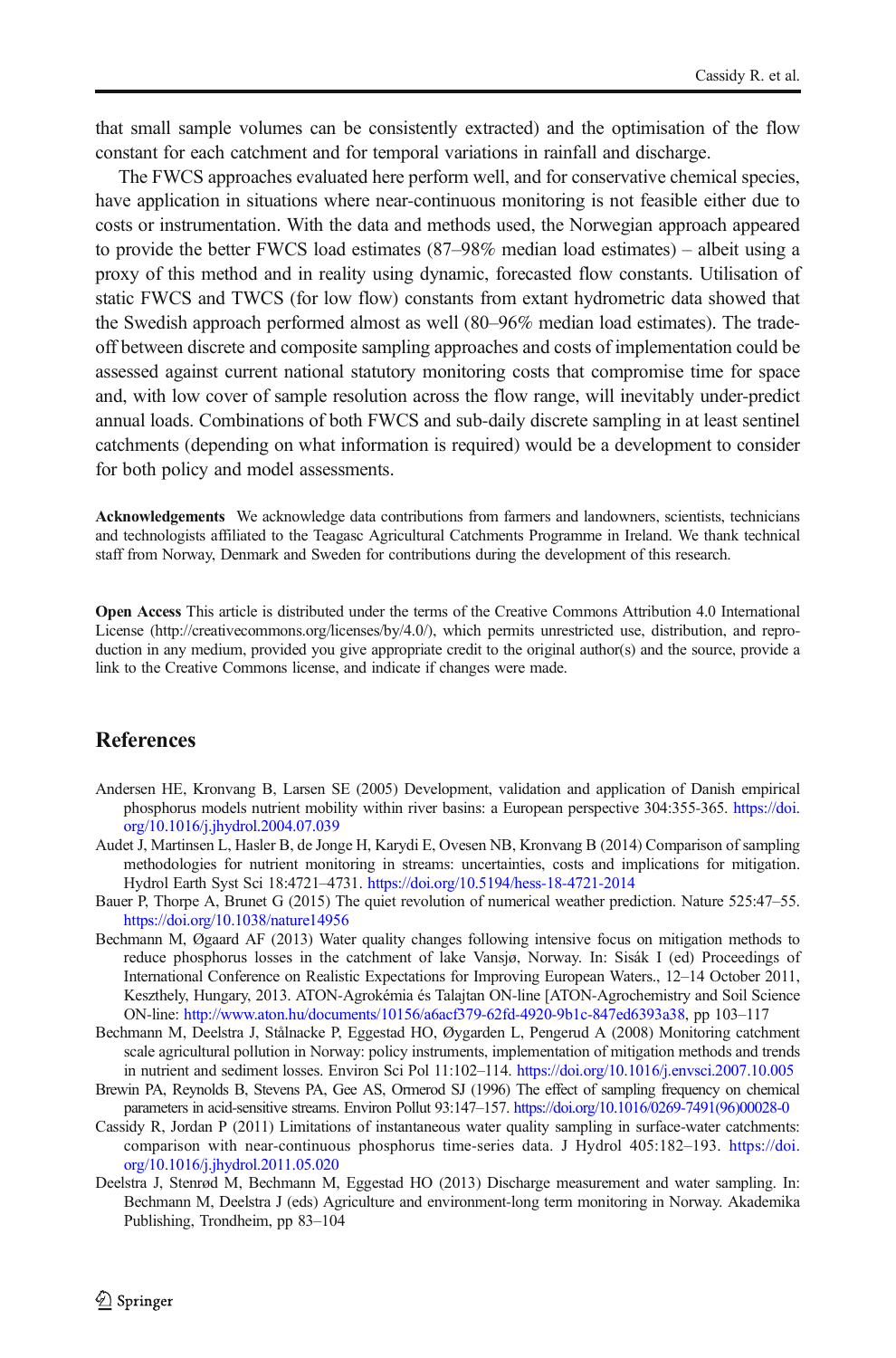- <span id="page-14-0"></span>Eisenreich SJ, Bannerman RT, Armstrong DE (1975) A simplified phosphorus analysis technique. Environ Lett 9:43–53. <https://doi.org/10.1080/00139307509437455>
- Fealy RM et al (2010) The Irish agricultural catchments programme: catchment selection using spatial multicriteria decision analysis. Soil Use Manage 26:225–236. <https://doi.org/10.1111/j.1475-2743.2010.00291.x>
- Gustard A, Bullock A, Dixon JM (1992) Low flow estimation in the United Kingdom. Institute of Hydrology, Wallingford
- Halliday SJ, Wade AJ, Skeffington RA, Neal C, Reynolds B, Rowland P, Neal M, Norris D (2012) An analysis of long-term trends, seasonality and short-term dynamics in water quality data from Plynlimon, Wales. Sci Total Environ 434:186–200. <https://doi.org/10.1016/j.scitotenv.2011.10.052>
- Harris G, Heathwaite AL (2005) Inadmissible evidence: knowledge and prediction in land and riverscapes. J Hydrol 304:3–19. <https://doi.org/10.1016/j.jhydrol.2004.07.020>
- Jarvie HP, Sharpley AN, Scott JT, Haggard BE, Bowes MJ, Massey LB (2012) Within-river phosphorus retention: accounting for a missing piece in the watershed phosphorus puzzle. Environ Sci Technol 46: 13284–13292. <https://doi.org/10.1021/es303562y>
- Jordan P, Cassidy R (2011) Technical note: assessing a 24/7 solution for monitoring water quality loads in small river catchments. Hydrol Earth Syst Sci 15:3093–3100. <https://doi.org/10.5194/hess-15-3093-2011>
- Kronvang B, Bruhn AJ (1996) Choice of sampling strategy and estimation method for calculating nitrogen and phosphorus transport in small lowland streams. Hydrol Process 10:1483–1501. [https://doi.org/10.1002](https://doi.org/10.1002/(SICI)1099-1085(199611)10:11<1483::AID-HYP386>3.0.CO;2-Y) [/\(SICI\)1099-1085\(199611\)10:11<1483::AID-HYP386>3.0.CO;2-Y](https://doi.org/10.1002/(SICI)1099-1085(199611)10:11<1483::AID-HYP386>3.0.CO;2-Y)
- Kyllmar K (2009) Transporter av kväve och fosfor i vattendrag inverkan av metodik vid vattenprovtagning. Jämförelse av vattenanalyser från manuell respektive flödesproportionell vattenprovtagning i åtta Intensivtypområden. Swedish University of Agricultural Sciences, Department of Soil and Environment, Uppsala
- Kyllmar K, Forsberg LS, Andersson S, Mårtensson K (2014) Small agricultural monitoring catchments in Sweden representing environmental impact agriculture. Ecosyst Environ 198:25–35. [https://doi.](https://doi.org/10.1016/j.agee.2014.05.016) [org/10.1016/j.agee.2014.05.016](https://doi.org/10.1016/j.agee.2014.05.016)
- Littlewood IG, Watts CD, Custance JM (1998) Systematic application of United Kingdom river flow and quality databases for estimating annual river mass loads (1975–1994). Sci Total Environ 210-211:21–40. [https://doi.](https://doi.org/10.1016/S0048-9697(98)00042-4) [org/10.1016/S0048-9697\(98\)00042-4](https://doi.org/10.1016/S0048-9697(98)00042-4)
- Macintosh KA, Jordan P, Cassidy R, Arnscheidt J, Ward C (2011) Low flow water quality in rivers; septic tank systems and high-resolution phosphorus signals. Sci Total Environ 412-413:58–65. [https://doi.org/10.1016/j.](https://doi.org/10.1016/j.scitotenv.2011.10.012) [scitotenv.2011.10.012](https://doi.org/10.1016/j.scitotenv.2011.10.012)
- Marcé R, Schiller D, Aguilera R, Martí E, Bernal S (2018) Contribution of hydrologic opportunity and biogeochemical reactivity to the variability of nutrient retention in river networks. Glob Biogeochem Cycles. <https://doi.org/10.1002/2017GB005677>
- Melland AR, Fenton O, Jordan P (2018) Effects of agricultural land management changes on surface water quality: a review of meso-scale catchment research. Environ Sci Pol 84:19–25. [https://doi.org/10.1016/j.](https://doi.org/10.1016/j.envsci.2018.02.011) [envsci.2018.02.011](https://doi.org/10.1016/j.envsci.2018.02.011)
- Mellander P-E, Melland AR, Jordan P, Wall DP, Murphy PNC, Shortle G (2012) Quantifying nutrient transfer pathways in agricultural catchments using high temporal resolution data. Environ Sci Pol 24:44–57. <https://doi.org/10.1016/j.envsci.2012.06.004>
- Minaudo C et al (2017) Nonlinear empirical modeling to estimate phosphorus exports using continuous records of turbidity and discharge. Water Resour Res 53:7590–7606. <https://doi.org/10.1002/2017WR020590>
- Murphy PNC, Mellander PE, Melland AR, Buckley C, Shore M, Shortle G, Wall DP, Treacy M, Shine O, Mechan S, Jordan P (2015) Variable response to phosphorus mitigation measures across the nutrient transfer continuum in a dairy grassland catchment. Agric Ecosyst Environ 207:192–202. [https://doi.org/10.1016/j.](https://doi.org/10.1016/j.agee.2015.04.008) [agee.2015.04.008](https://doi.org/10.1016/j.agee.2015.04.008)
- Neal C, Reynolds B, Rowland P, Norris D, Kirchner JW, Neal M, Sleep D, Lawlor A, Woods C, Thacker S, Guyatt H, Vincent C, Hockenhull K, Wickham H, Harman S, Armstrong L (2012) High-frequency water quality time series in precipitation and streamflow: from fragmentary signals to scientific challenge. Sci Total Environ 434:3–12. <https://doi.org/10.1016/j.scitotenv.2011.10.072>
- Nimick DA, Gammons CH, Parker SR (2011) Diel biogeochemical processes and their effect on the aqueous chemistry of streams: A review. Chem Geol 283:3–17. <https://doi.org/10.1016/j.chemgeo.2010.08.017>
- Pellerin BA et al (2016) Emerging tools for continuous nutrient monitoring networks: sensors advancing science and water resources protection. JAWRA J Am Water Resour Assoc. [https://doi.org/10.1111/1752-](https://doi.org/10.1111/1752-1688.12386) [1688.12386](https://doi.org/10.1111/1752-1688.12386)
- Quilbé R, Rousseau AN, Duchemin M, Poulin A, Gangbazo G, Villeneuve J-P (2006) Selecting a calculation method to estimate sediment and nutrient loads in streams: application to the Beaurivage River (Québec, Canada). J Hydrol 326:295–310. <https://doi.org/10.1016/j.jhydrol.2005.11.008>